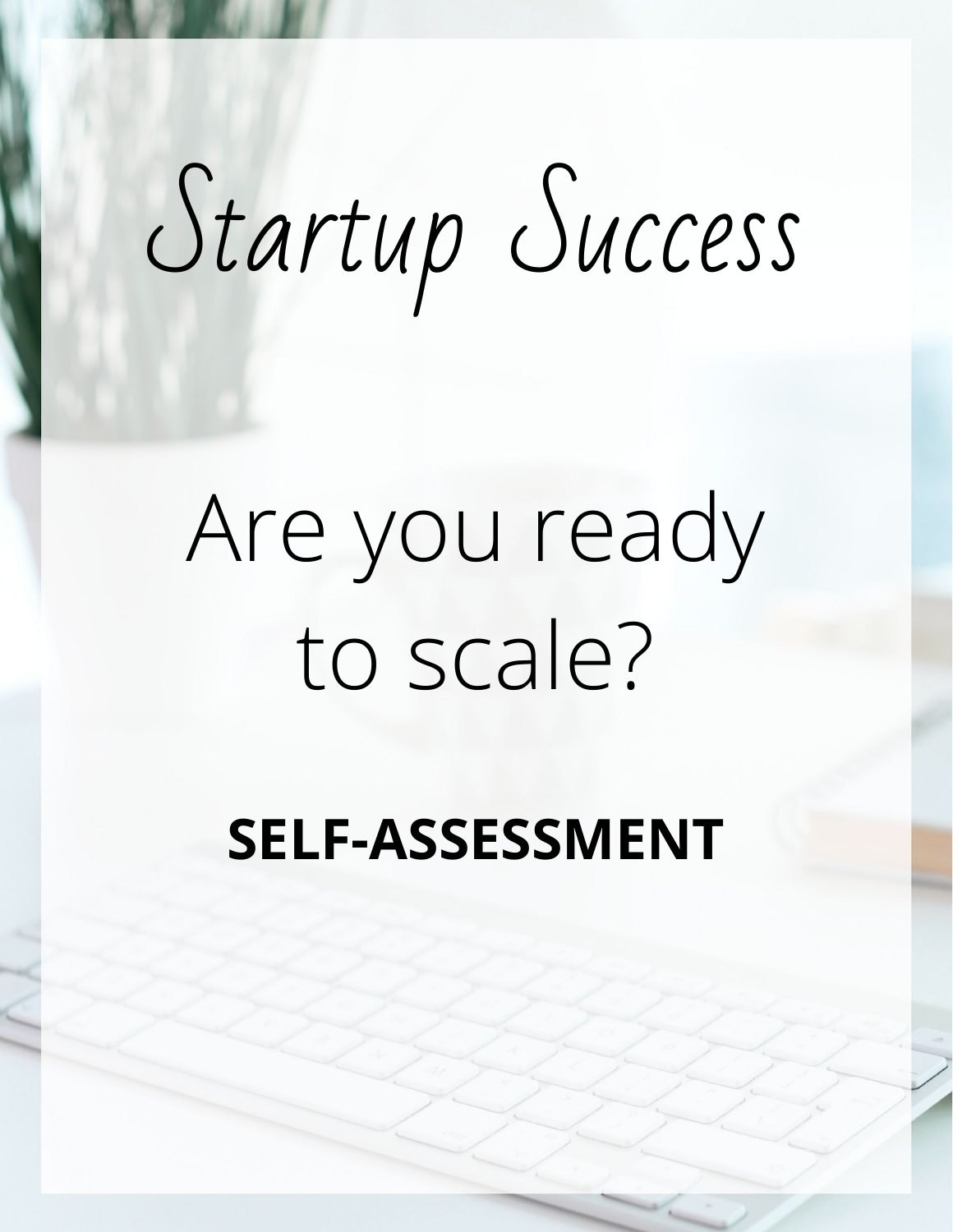Startup Success

MODULE 7 // Scaling Your Business

## Are you ready to scale? **SELF-ASSESSMENT**

- 1. How many customers is your business currently serving? \_\_\_\_\_ / \_\_\_\_\_\_
- 2. How many customers do you have the capacity to serve?
	- How large is your inventory or number of available billable hours? \_\_\_\_\_\_\_\_\_\_\_\_\_\_\_\_\_\_\_\_\_\_\_\_\_\_\_\_\_\_\_\_\_\_\_\_
	- What volume can your distribution systems support?

\_\_\_\_\_\_\_\_\_\_\_\_\_\_\_\_\_\_\_\_\_\_\_\_\_\_\_\_\_\_\_\_\_\_\_\_\_\_\_\_\_\_\_\_\_\_\_\_\_\_\_\_

 $\mathcal{P}_\text{max}$  , and the set of  $\mathcal{P}_\text{max}$  , and the set of  $\mathcal{P}_\text{max}$  , and the set of  $\mathcal{P}_\text{max}$ 

- What volume can your customer service support?
- Will your admin team be able to support the increased volume of work brought on by additional customers and/or sales?

YES NO